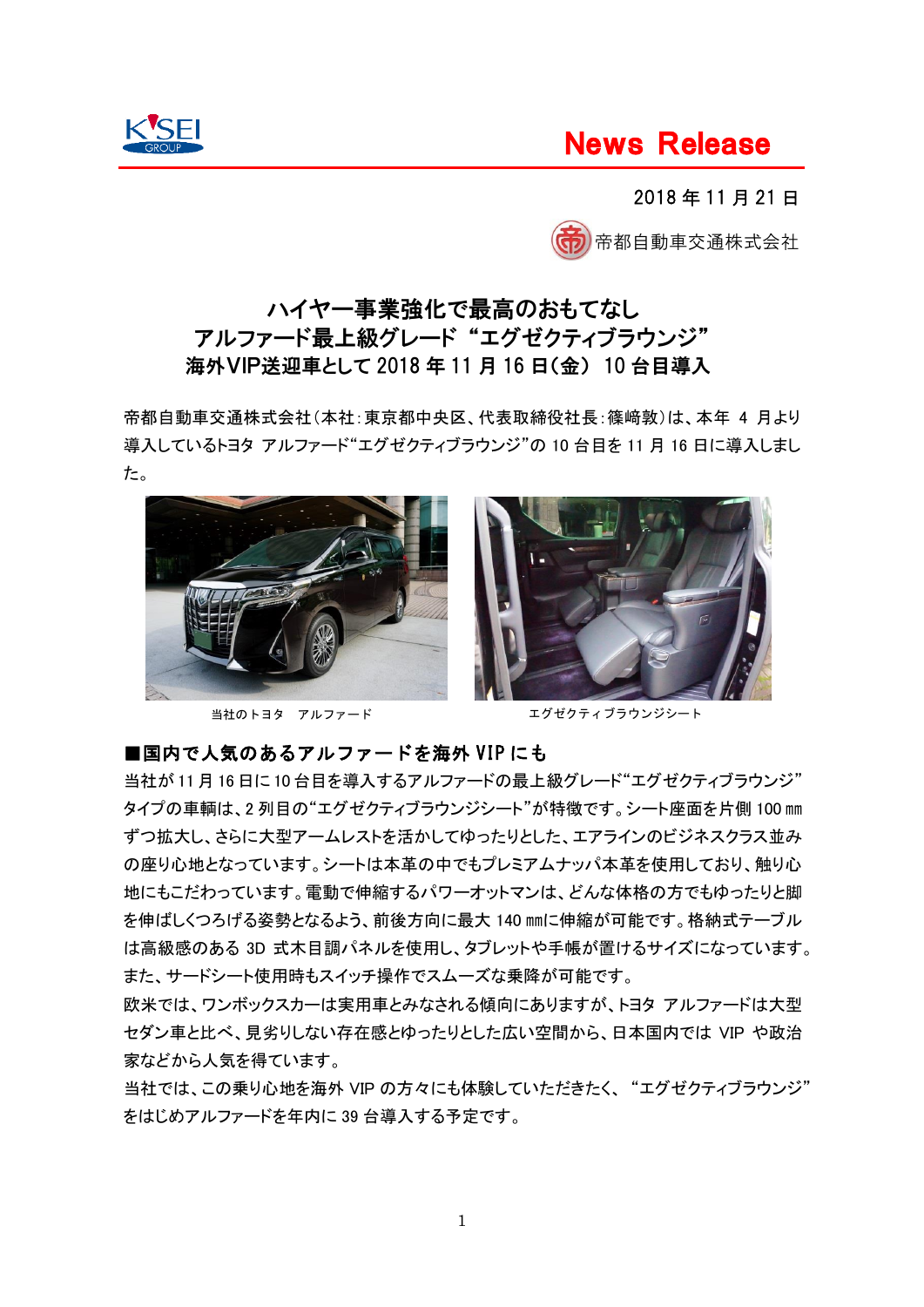### ■導入背景

導入背景には、2020 年をはじめ、来年の新年号に伴うセレモニーやラグビーワールドカップ 2019 日本大会の開催など、今後利用増加が予想される海外富裕層や VIP の送迎車の用途が あります。

当社はこのほかにも海外 VIP を対象に、トヨタ ハイエースグランドキャビンを特別仕様車として 昨年度導入、本年度 9 月には新型センチュリーを導入するなどハイヤー事業に力を入れていま す。

#### ■今後の展開

帝都自動車交通株式会社は、今後もハイヤー事業の強化、新サービス向上に向け邁進して いきます。

## ■アルファード エグゼクティブラウンジシート概要

(1)プレミアムナッパ本革シート

(2)伸縮機構付 電動パワーオットマン(2 列目) (3)3D 式木目調パネル使用 格納式テーブル(2 列目)



### ■会社概要

| 名称:      | 帝都自動車交通株式会社                  |
|----------|------------------------------|
| 代表者:     | 代表取締役社長 篠﨑敦                  |
| 本社所在地:   | 東京都中央区日本橋 1-21-5             |
| ホームページ : | http://www.teito-mot.com     |
| 設立:      | 1938年4月1日                    |
| 資本金:     | 500,000,000 円                |
| 従業員数:    | 1.800 名                      |
| 主要事業:    | ハイヤー・タクシーによる一般乗用旅客自動車運送事業 ほか |
|          |                              |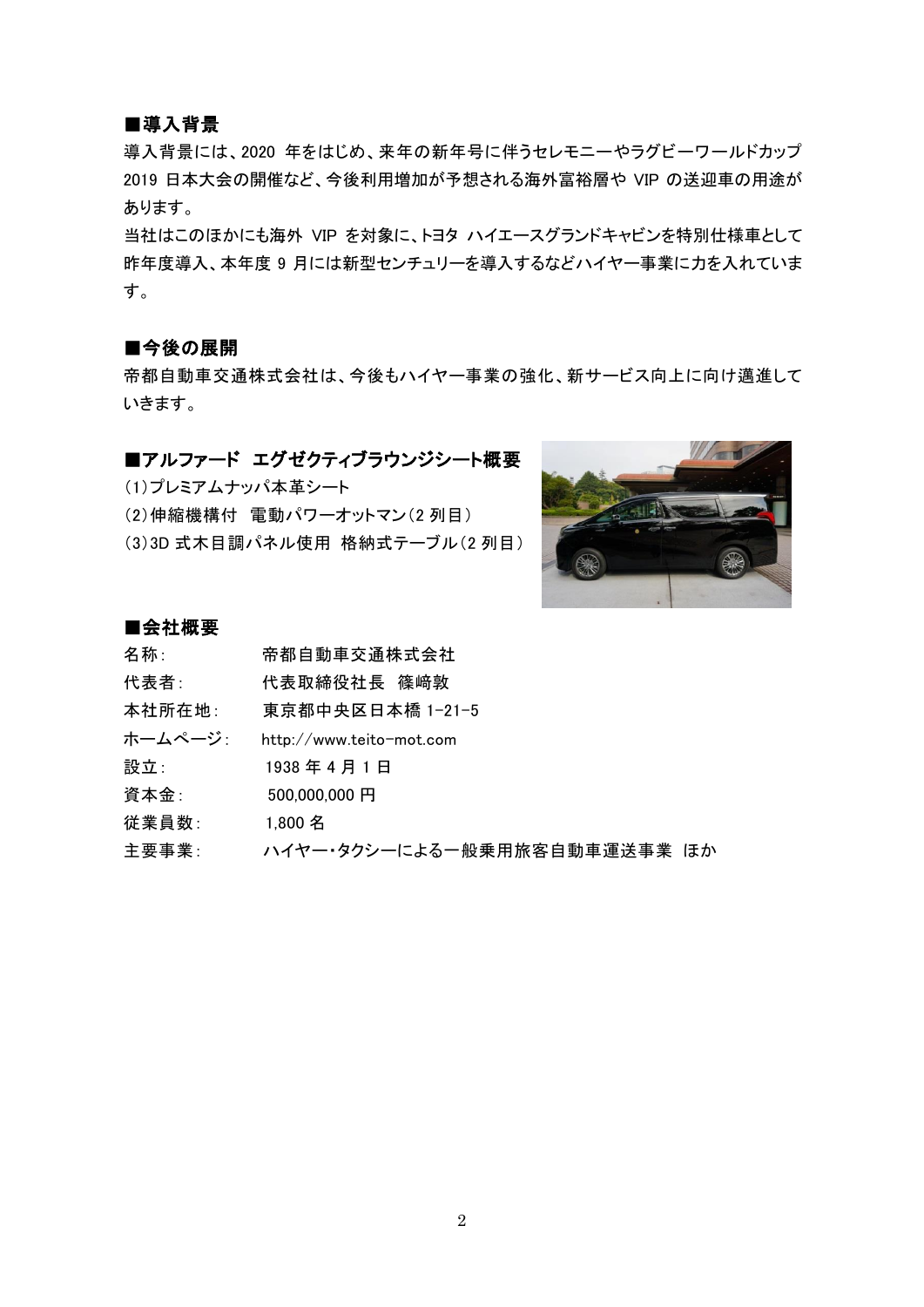# News Release

## **November 21, 2018**





Teito Motor Transportation Co., Ltd.

Enhanced Limousine Service Offers the Highest Level of Hospitality to Passengers with the Top ALPHARD Model, Executive Lounge The tenth Executive Lounge for foreign VIPs was introduced on November 16, 2018.

Teito Motor Transportation Co., Ltd. (headquarters: Chuo-ku, Tokyo; President: Atsushi Shinozaki) introduced the Toyota ALPHARD Executive Lounge model from April 2018, has become the tenth vehicle on November 16, 2018.





Toyota ALPHARD Executive Lounge seating

### **■ Transporting Foreign VIPs by ALPHARD, a Popular Limousine in Japan**

The most distinctive feature of the Executive Lounge, the top ALPHARD model, which is the tenth vehicle we introduced on November 16, 2018, is its seating in the rear first row. The seat is wider than that in the previous model by 100 mm on each side. Its large armrest allows passengers to sit comfortably, as if they were in the business class seat of an airplane. Moreover, the seat is upholstered with premium nappa leather so that a passenger can feel relaxed. Power adjustable ottomans can be extended back and forth to a maximum of 140 mm so that passengers of any body size can extend their legs for leisure and relaxation. The adjustable, stowable tables feature 3D-type wood grain panels that give the vehicle a premium feel, and the size of these tables is big enough for a tablet or notebook. Passengers in the rear second row seats can get in and out of the vehicle smoothly using a switch.

Minivans tend to be viewed as utility vehicles in the U.S. and Europe. However, the Toyota ALPHARD is as luxurious and spacious as a large sedan. Because of these features, it is highly regarded by VIPs and politicians in Japan.

We introduced an ALPHARD vehicle to provide outstanding comfort to foreign VIPs. By the end